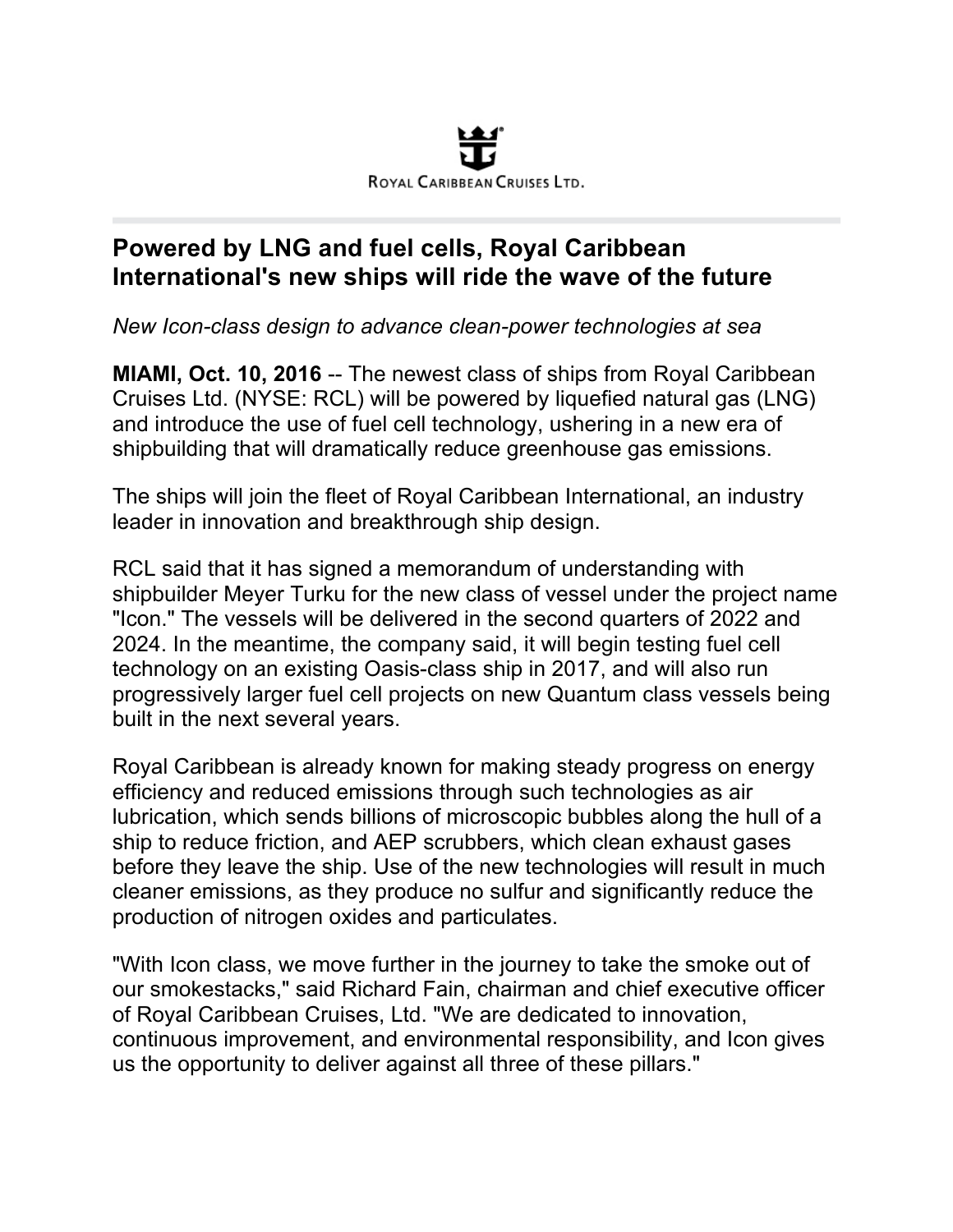"Our guests expect us to push every envelope we can," said Michael Bayley, president and chief executive officer of Royal Caribbean International. "And on this new class of ship, we began by challenging ourselves to find a new approach to power and propulsion that is safe, reliable, and more energy-efficient than ever before." Bayley added that exciting and innovative new guest experience elements of the Icon class design will be revealed later in the development process.

"Our partnership with RCL has created a number of groundbreaking ship classes, such as Oasis, Celebrity Solstice, Quantum, and Mein Schiff, and we are grateful that Royal Caribbean is again giving us the opportunity to partner with them on a new class of ships," said Jan Meyer, the CEO of Meyer Turku.

The switch to LNG provides further momentum for the technology, which has begun making significant inroads in the maritime industry. "Increasing the commitment to LNG makes it easier for suppliers to make their own infrastructure commitments," said Fain. "As more ships are built for LNG, the number of ports that support it will grow." The Icon ships are expected to run primarily on LNG but will also be able to run on distillate fuel, to accommodate occasional itineraries that call on ports without LNG infrastructure.

The introduction of fuel cells represents another dramatic step forward for the maritime industry, which has only made limited experiments using the technology. "We believe fuel cells offer very interesting design possibilities," said Harri Kulovaara, RCL's chief of ship design. "As the technology becomes smaller and more efficient, fuel cells become more viable in a significant way to power the ship's hotel functions. We will begin testing those possibilities as soon as we can, and look to maximize their use when Icon class debuts."

Kulovaara said RCL had been eyeing fuel cells for nearly a decade, and believes the technology is now at a stage of development that justifies investment. "There is a long lead time for Icon class, and we will use that time to work with Meyer Turku to adapt fuel cell technology for maritime use." Kulovaara said that additional regulatory standards would also need to be developed for the technology.

Because of the long lead time, Kulovaara said that many Icon design